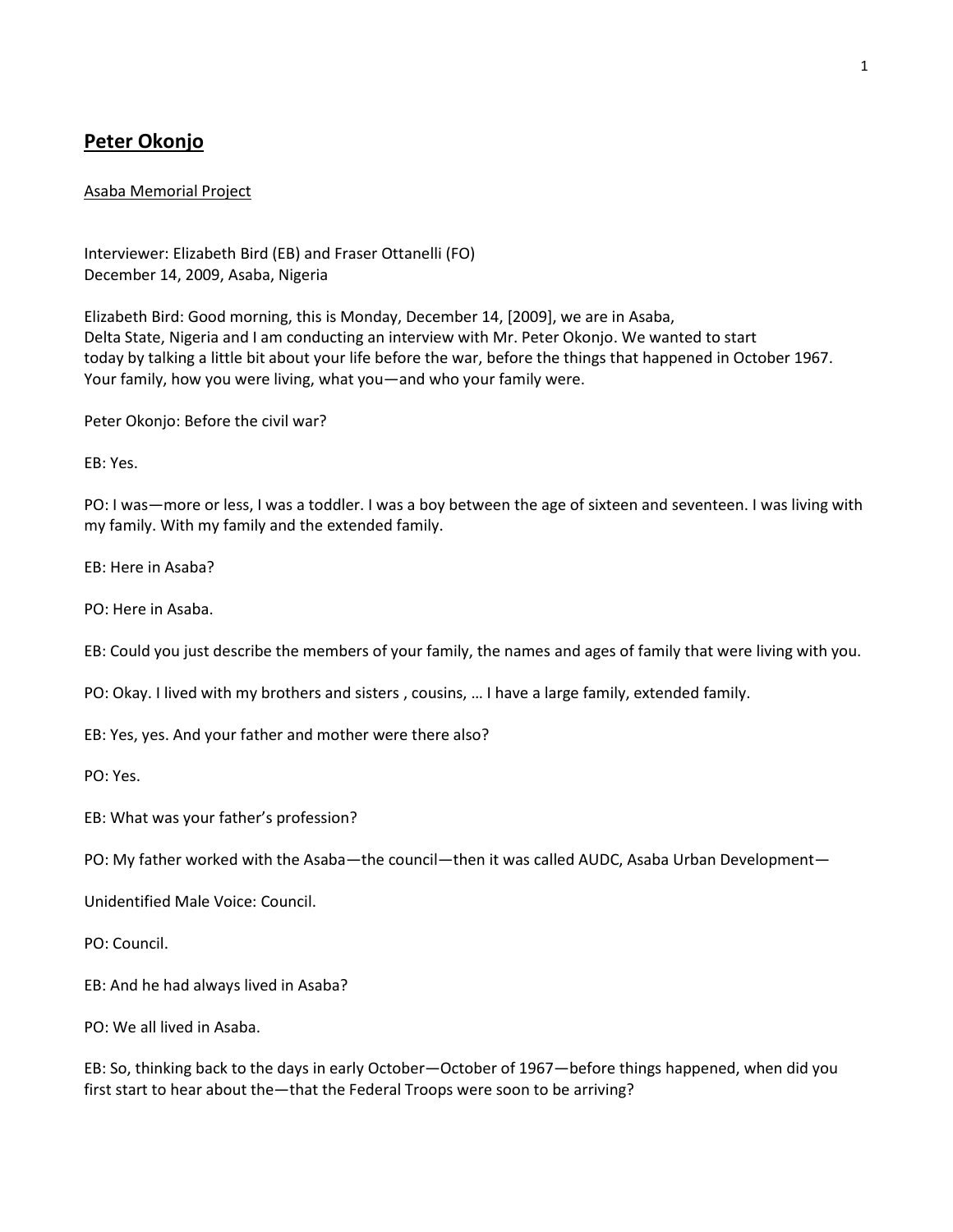[Mr. Okonjo gives an overview of the background to the war].

FO: What are your recollections of this period? You as a young boy.

PO: Actually, when the war started, the federal troops, in an attempt to enter Asaba, they had a strong resistance, but from the River Niger. But before that time, we know Asaba is very close to Eastern part of Nigeria, that is Onitsha and the rest. And because we're all Igbos, they came here, they had an easy ride. They went as far as to Ore, wanting to go as fast to Lagos. But because they had a ragtag army, they could not go farther. So the Federal Troops were able to force them back. They retreated and went back to the East. And as they were going back to the east, the bridge here was blown off, it was blown off. So when the federal govuh, federal troops came in, the people told them the stories that when the Biafrans were here, the Asaba people harbored them because they had that affinity—affiliation of Igbos speaking. So with that annoyance, they decided to kill every surviving male. So my—where I witnessed it was at, um— when they came—as a boy—we were hearing the sound of the bullet. So we were attracted. We didn't know the severity. We just thought it was a dance. We surged forward to see who was playing the music. We didn't know that thing would kill until we started hearing shells dropping in several areas. So—

EB: Could we just—back—just for a second—about what date was this? Was this—?

PO: If I remember vividly—

EB: When you first heard—

PO: This was before the—this was some few days before the real massacre at the particular spot.

PO: So, we all--they ask us to come and dance, that is, proclaiming one Nigeria, that everything is calm. So we thought, We are one. So we all came out, all the males and females, we came out. We started from the police station here, so we all got out. We're dancing one Nigeria, but unfortunately, as we got closer to this post office here—very close to this grand hotel—we saw corpses littered—littered the whole place there. Already they had started killing, but nobody knew. But we're still in position, we were dancing. So we're dan—as we're dancing down this road, corpses littered the whole place.

EB: What were you thinking at this time? When you saw the corpses and you were all walking here—you're dancing. What thoughts were going through your—?

PO: No, there was the impression that everything is calm, that those who were killed were those who harbored the Biafran soldiers, some of them were soldiers. That—now that we've come out to dance and welcome them, we're all part and parcel of one Nigeria. So we raised up our hands and said, One Nigeria, one Nigeria. But the soldiers, they were guiding us, so we thought everything is calm. Until we now got to this particular spot. And you know then, as children—most children were there with their mothers. But some of us, like me, I didn't go there with my mother, my mother went elsewhere. So as—like I told you, we were inquisitive, we wanted to know what was happening. So by the time we went to that dancing spot, where many Igbo were massacred, I was alone there.

But something occurred to me—when we got there the atmosphere changed. And women who came with their sons were removing their skirts and gloves to disguise—so that their male children—by the time they wear it,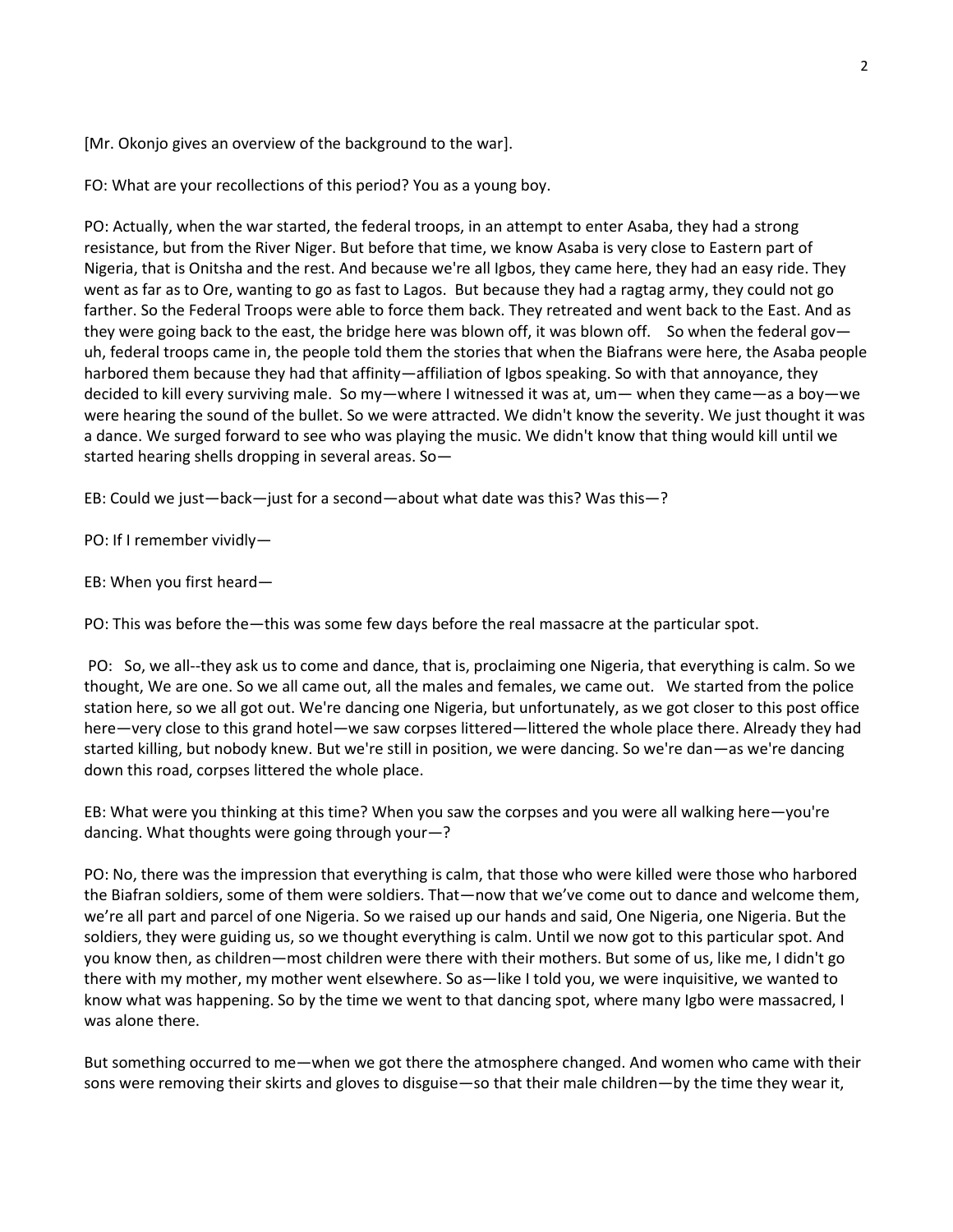they no longer become—they are no longer men, but women. So when I saw this scenario going on and I felt something is wrong. If these women can disguise their children, and my mother is not here, what do I do? And I looked at the whole place, there is nowhere for escape. So, I was just praying, hoping on God to do his miracle. Then all of the sudden, gunshots [Okonjo imitates machine gun fire], people were falling. So when people fell, I fell with them. At this state there was a sort of lacuna -no gunshots again. So it was by that time (inaudible). I cannot describe how I left the place, but it was after about two poles, and I knew that I was able to mingle away and escaped. So, when we escaped, where we were after the escape, they were now telling us that many people were killed at that particular time. I was there when the shooting went, but I don't know how I left the place. But I later found my place at a safe distance -- that was how I escaped.

EB: When they opened fire, had you seen the machine guns? Did you—were the machine guns visible around and what were people expecting?

PO: Yes. They set the machine gun. When they opened fire, people were falling, some out of fright and fear, before even the bullets could come, some of us fell, and some who fell, who were felled by the bullet, but those who fall because of the sound of the gun—the fear, we just fell, even though you are not—the bullet didn't touch you. That was how some people were saved—many people were saved, and some were shot. By the time you fall, the bullet would not pierce through somebody—the person would fall upon you. And you would remain there.

EB: So you had to come out from under—

PO: From—yes. When at least—after sometime they were not shooting again. That was when some of us were able to wriggle out.

FO: And the soldiers had left the square at this point.

PO: What'd you say?

FO: The soldiers had left the square—

PO: No, they didn't leave—they were still there—they didn't leave. It appeared they were backing us, making some other plan. People were crying, so they did—maybe they didn't want to face us. They felt guilty about the action. So they rested a little—thinking that everybody who fell on the ground was a dead person.

EB: Do you—did you get any impression of who or what started—who ordered, was there somebody who ordered the shooting? What was happening immediately before they opened fire?

PO: Actually, it was only later seen, we asked—we said—they now said because the Biafran soldiers—we harbored them here, there was instruction as they were leaving Lagos that when you get to Asaba, the gateway to Onitsha -- any male child there is a Biafran soldier and that informed the action that—because, during this shooting, no woman was touched. They brought women to one side, just left only male—

EB: But did you see anybody, an officer, did you see anybody give an order, or anything that actually started the shooting? Was there somebody who said something or—do you know—could you see anything happening or just completely unexp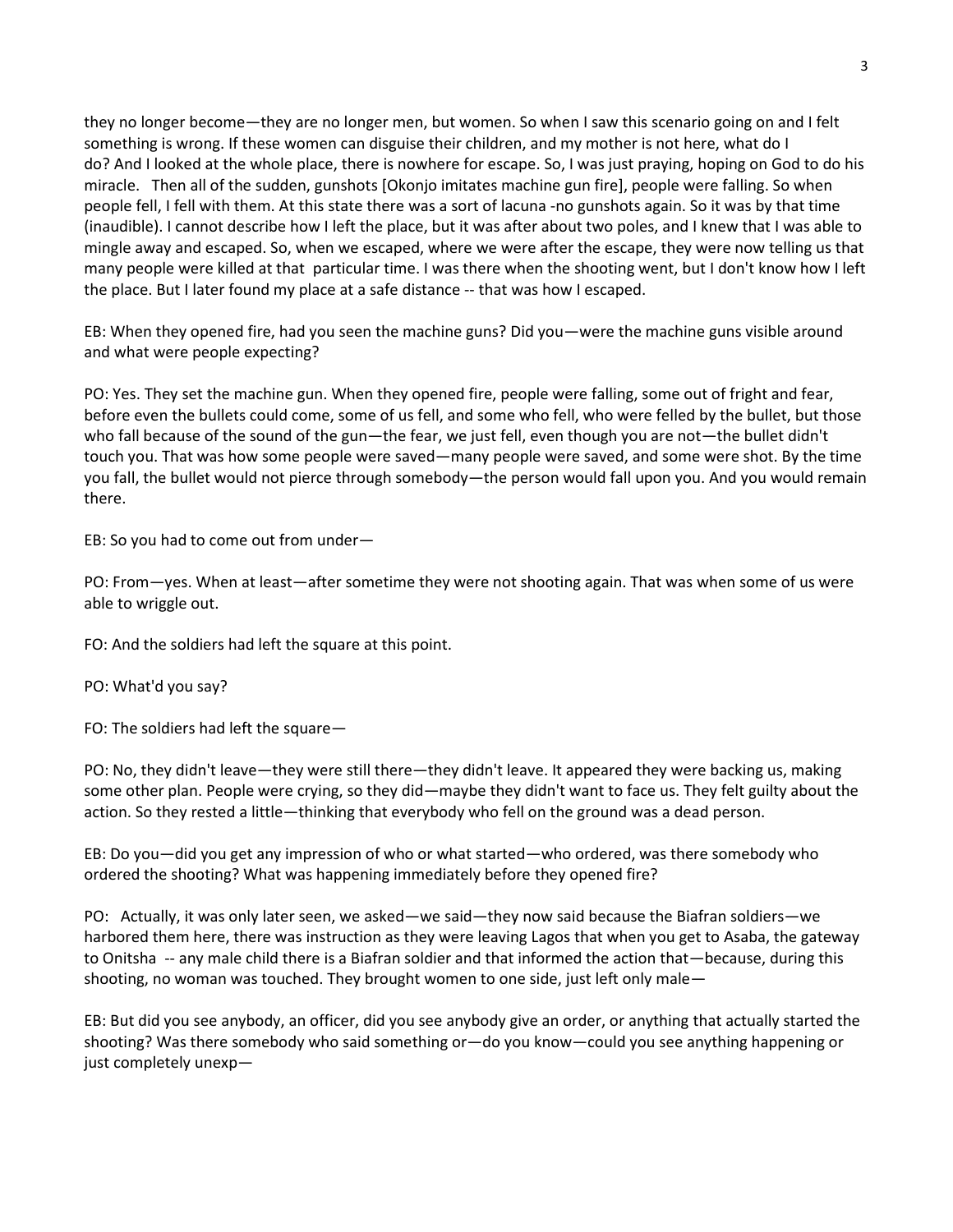PO: As of that time, as a boy, all I knew was they started shooting, but you know soldiers, they don't just shoot, there must be an order. If not on the spot, before they got to the spot there was an order that when you get to some place, finish them.

EB: So afterwards—you said you don't remember how you got away, but where did you go to?

PO: It was a miracle, I wouldn't—I can't be able to describe. All I knew was that I found myself out of that scene.

EB: And where did you—where were you next?

PO: I went to a safe place, the Ogbe-Eke, who have a square, Ogbe-Eke [Market] Square. That was where some of us who escaped got at.

EB: Where is that? How close is that to the—

PO: It's about (pauses), about five hundred yards from the city.

EB: And you went there, were there other people gathering there, too?

PO: Yes.

EB: And then what did you do? Did you leave Asaba? Did you—?

PO: When we got there, after sharing our experience, everybody had to run to the bush, because we now felt the town was no longer safe for anybody. And while we were there we were still hearing gunshots.

EB: So this was in the evening of that day? Late in the day?

PO: All afternoon.

- EB: So you left, you went to the bush—
- PO: Went to the bush, the neighboring town, Achalla.
- EB: Who were you with at that time?
- PO: Who I went there with?
- EB: Mm-hmm.

PO: No, we just ran to the bush. You meet people going into farmlands where we took refuge.

EB: And how long did you stay—outside of the town, in the farm?

PO: Uh, in short, I would say months.

EB: Months?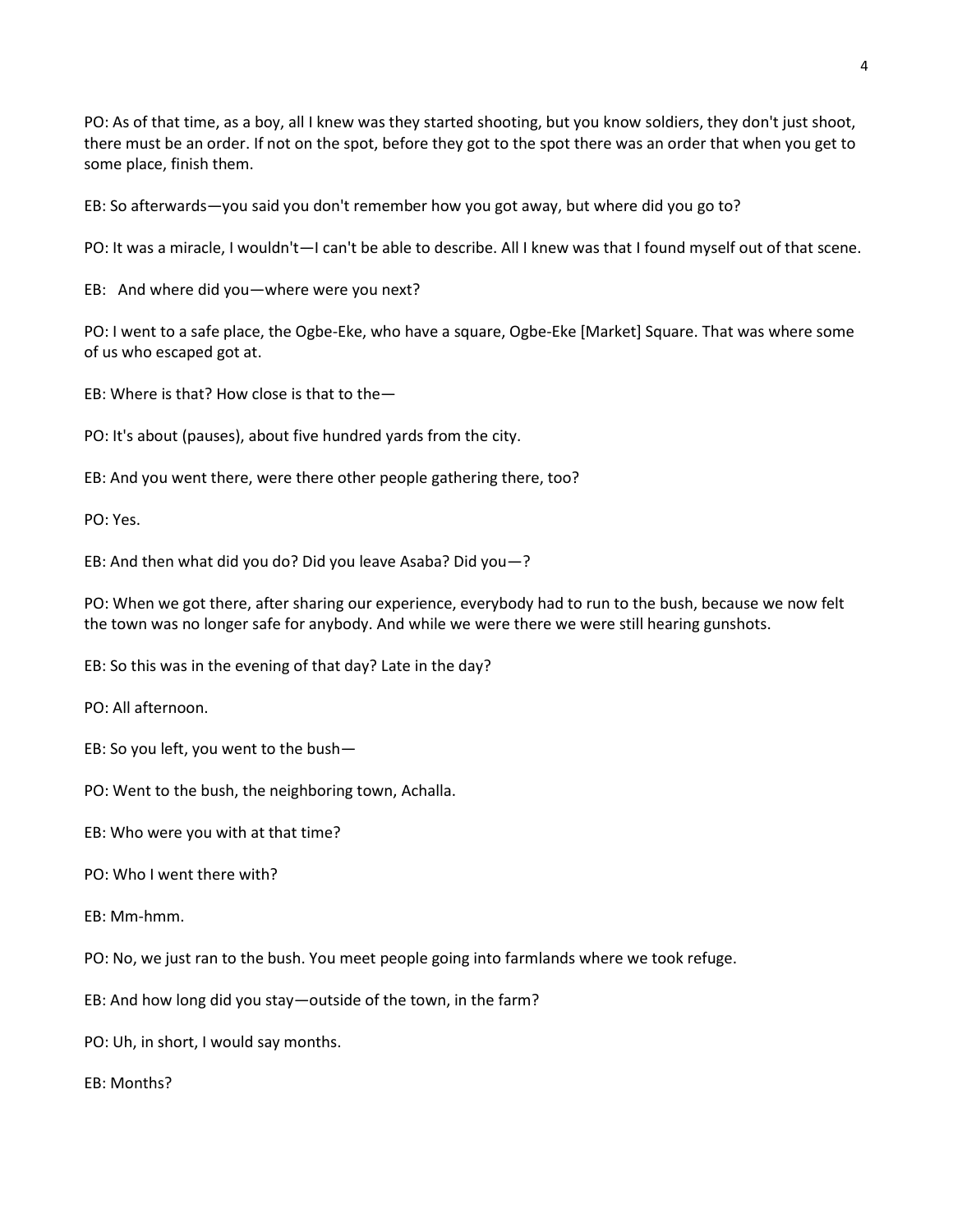PO: Months.

EB: Did you know at that time where your family was? Your other—the rest of your family.

PO: We later located our families in different locations, so had to join up again. Some went across the Niger, that is to the Eastern part of this state, of the country.

EB: So when you came back to Asaba after being in the bush for a couple of months— what did you find when you returned?

PO: We found a lot of burnt houses, nothing to find in such homes, everything razed to the ground. First of all, they would raze, they would loot, and then put fire.

EB: Was your own house burnt?

PO: Everything. Complete.

EB: Where was your mother and father at this time?

PO: They all went to the East—they ran to the East.

EB: So there was nothing—you didn't go to the East?

PO: I didn't go to the East.

EB: You came back to Asaba.

PO: I came back.

EB: So where did you live after you returned?

PO: When I returned that was around 1969. My uncle, who was working in Sapele at the time of the war, now was in Abo, so he asked us to come to Abo, at least to get rehabilitated. So I now went to Abo. Then the war has not ended though—because the war ended in 1970. That was sixty-nine [1969].

EB: Many people we've been talking to have mentioned that there was a second set of killings when—in March of 1968 when the troops came into Asaba again. People have told us that many people moved out of Asaba to St. Patrick's College.

PO: I remember—yes.

EB: Do you remember that?

PO: As of that time we—there was something we called first operation and second operation.

EB: Yes.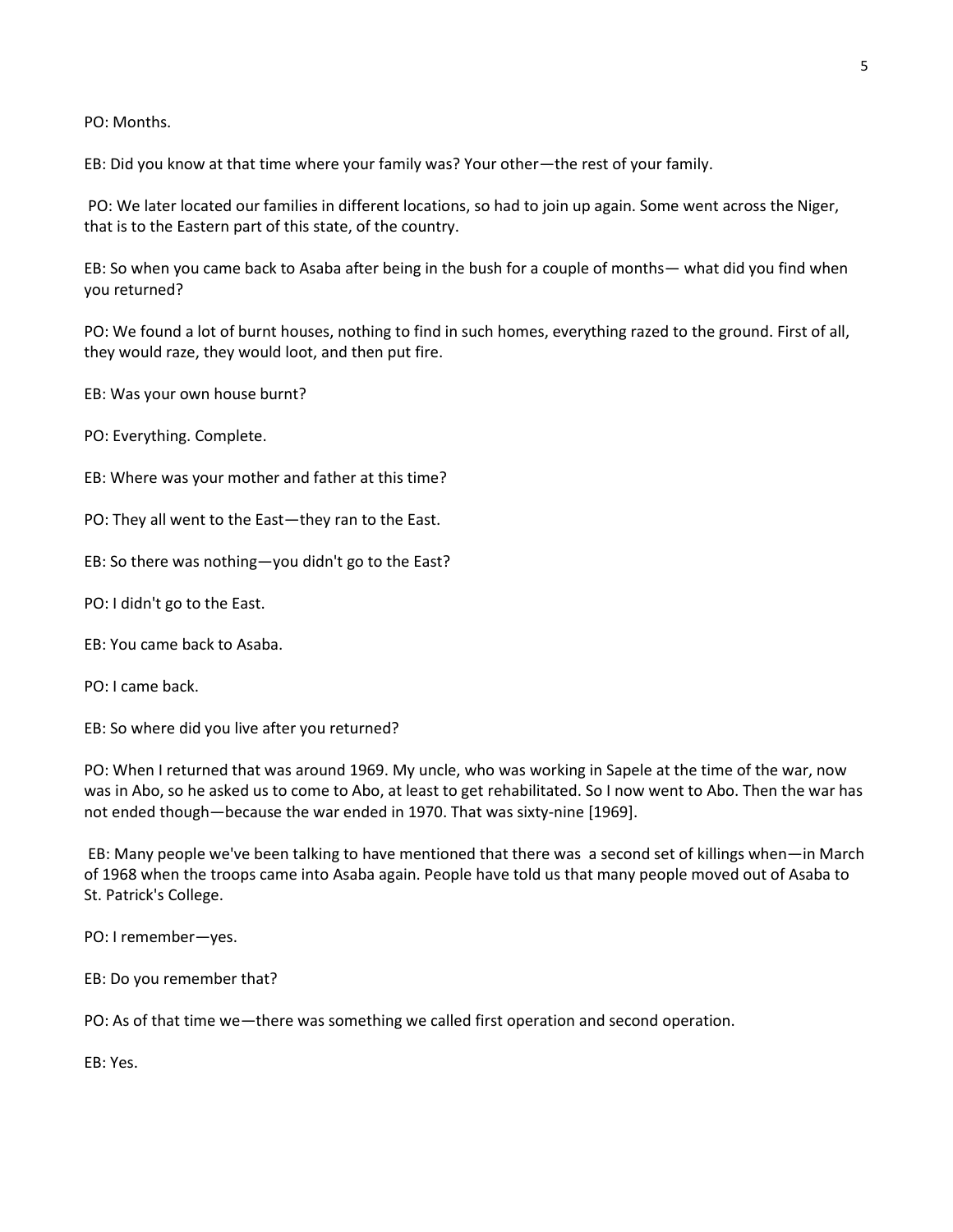PO: Yes. We had something like that. At this stage, people were moved from town here to SPC [St. Patrick's College] where they were camped. But some of us who had relations outside—if you have relations, you have to move out of Asaba, because it wasn't safe for male children to remain in Asaba. They were raping women, raping girls.

EB: So, in the second operation you left again and went—

PO: By second operation—by second operation, I was still in the bush. I came back around sixty-nine [1969]. I didn't stay long in Asaba here, I had to join my uncle who was in Abo so that I would be free from molestation.

EB: Yeah. Several people have mentioned this about assaults and rapes on girls and women. Is that something that happened a lot?

PO: Yes.

EB: In both operation one and operation two?

PO: That wasn't until—they would come around—they want to—even when that person is somebody's wife, they don't care. They want to have any woman they feel like.

EB: So this happened a lot, to many women.

PO: Yes. Especially young girls.

EB: What do you think was the impact—or how did this all change Asaba as a community, what was the impact of these events?

PO: Well, to some extent we suffered the impact of the war, but it appeared that after the war maybe those old buildings we had then, in an attempt to rebuild we now have more modern buildings. But, all the same, in terms of socialization, maybe, it opened up our degree of socialization.

EB: In what way? Could you explain that?—

PO: And in terms of development, like I said earlier—back then, some people had thatch houses, but after those houses were burnt we now want to rebuild—you build a more modern building, unlike in the past.

EB: How were people able to rebuild if they had lost everything, did people have resources?

PO: No, government then had a way of trying to rehabilitate, though it didn't go around everybody. But I remember then we heard this organization called Caritas[International], during the war they were bringing food items. The council, people in the missions, like the churches. So immediately after the war, people were asked to go and register whose houses were burnt. They registered and they gave them token building material. It wasn't enough. Some people didn't even care to go through all those hurdles, those who, their children outside Asaba, and well to do—they didn't bother. On their own they had to start from scratch to put up a new building.

EB: I just wanted to ask you a little about what you think should be done about remembering, memorializing this, these massacres. What do you think is the appropriate thing to do next?